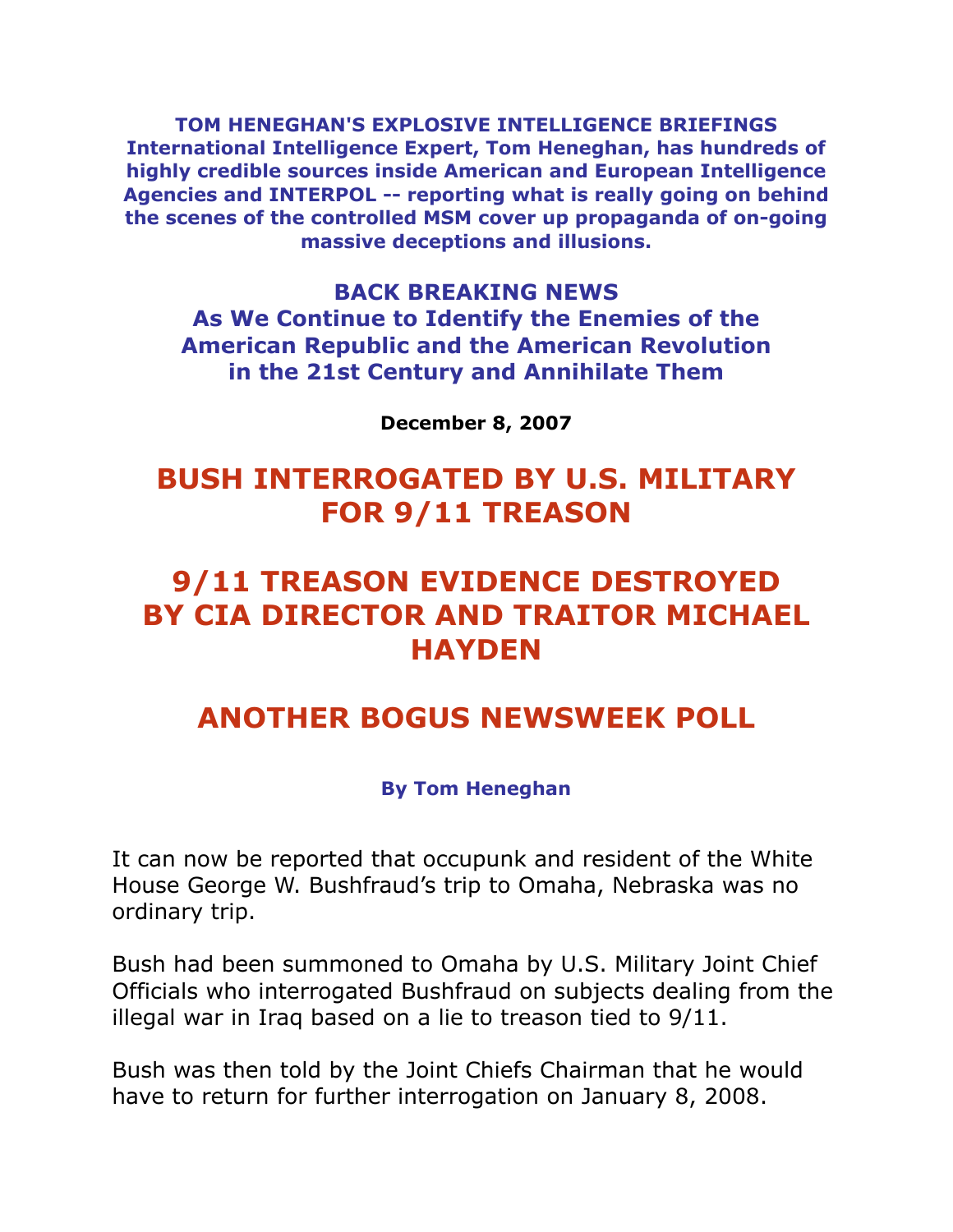It should then come as no surprise to anyone that the New York Times reported today that video tapes and transcripts of CIA interrogations of alleged 9/11 suspects have been destroyed.

Do not be fooled folks by the "waterboarding" diversion. As bad as torture is, the more important thing to remember is that the transcripts involving questioning of the alleged 9/11 terrorists have been destroyed and shredded.

We can now report that the questioning of alleged  $9/11$ mastermind Khalid Sheikh Mohammed dealt with Mohammed's friendship and partnership with U.S. CIA agent and specialist in counterterrorism code named "Spliezo".

#### **And it gets worse!**



Spliezo also worked as a Congressional aide for soon to be indicted former Republican Congressman Curt Weldon and had various roles in the former Reagan-Bush Administration.

Spliezo graduated from the CIA and found his way into the private mercenary army of Gary Best Inc. and Electronic Warfare Associates.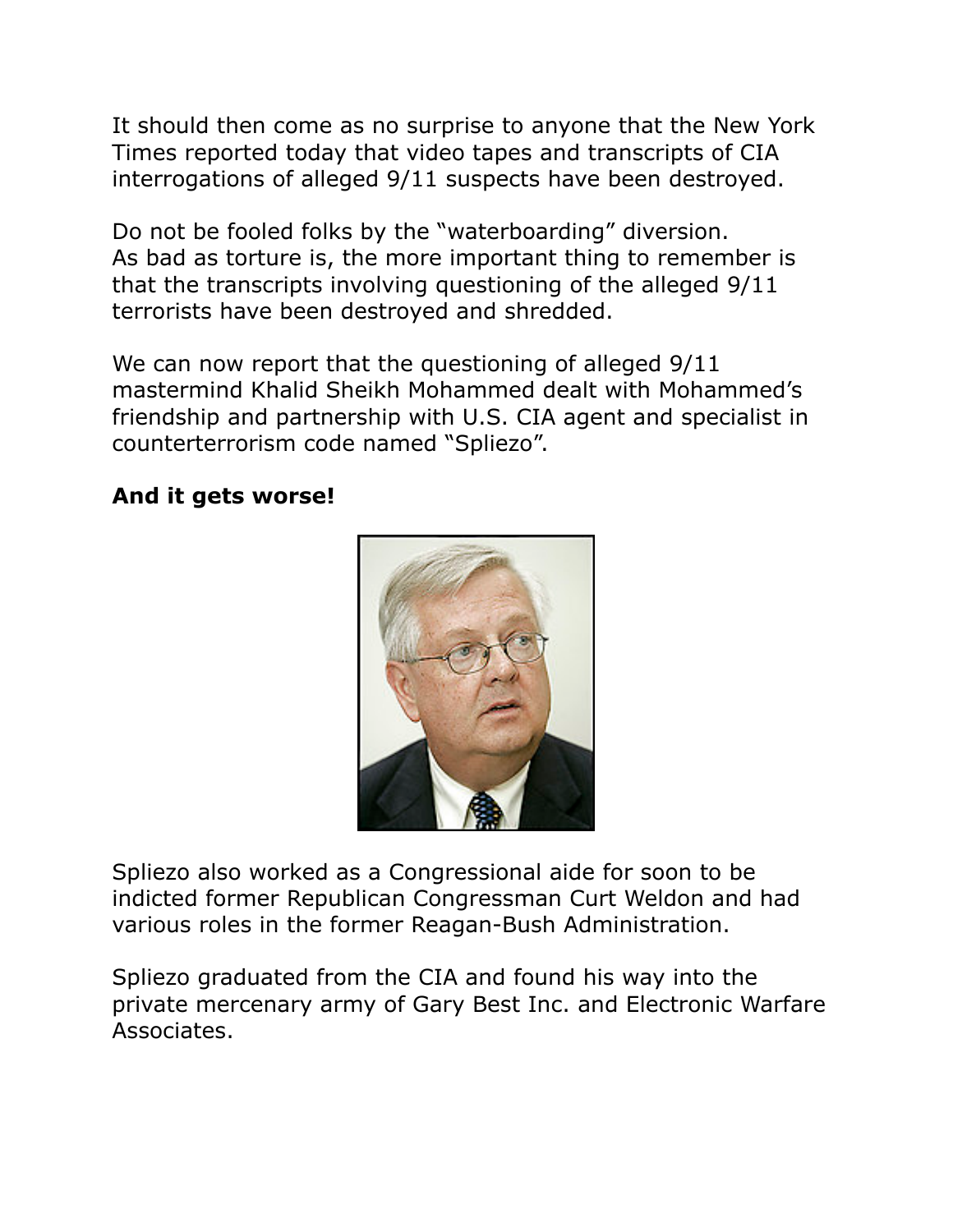Spliezo, along with his partner Steve Chaplin, participated and helped script mock terrorist attacks against the United States ordered by the Pentagon during both the Clinton and Bush Administrations.

## **And then it gets really worse!**

**Spliezo was arrested along with Khalid Sheikh Mohammed in Pakistan after the 9/11 attack. Spliezo was not questioned by FBI or CIA interrogators but released immediately and allowed to fly out of Pakistan.** 

**We can now report that the phone call received by Steven Cambone from Pakistan right after 9/11 came from none other than Spliezo.**

**Is that why on the afternoon of the 2001 9/11 BLACK OPS attacks on America Donald Rumsfeld upon learning of the Spliezo call to Cambone said "Go massive . . . Sweep it all up. Things related and not…"** 

**See:** 

**<http://www.flickr.com/photos/66726692@N00/sets/72057594065491946/>**

**This now turns out to be a command order to obstruct justice since foreign intelligence agencies have smoking gun evidence linking Spliezo as a major triggerman tied to 9/11.**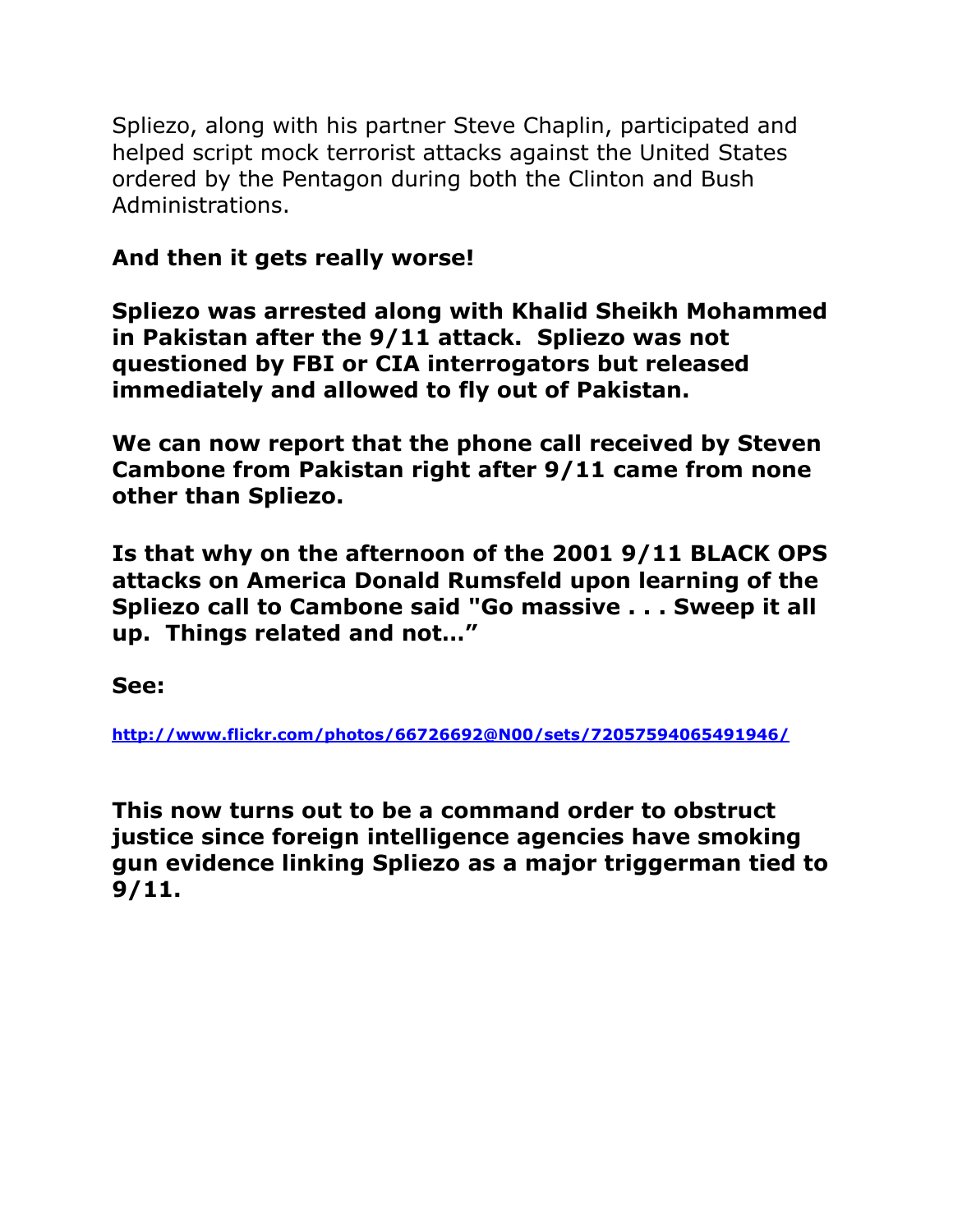

Question: Is it that Khalid Sheikh Mohamed was waterboarded since in his interrogation Mohamed claimed he was a patsy and Spliezo was the mastermind.

The question is folks, Will Bush face his next interrogation in Omaha, Nebraska or at the TREASON gallows in nearby Virginia?

## **Reference: Former NSA chieftan and current CIA Director Michael Hayden has been fingered in shredding the incriminating 9/11 interrogation evidence.**



[http://www.ihr.org/webpics/hillary\\_israel.jpg](http://www.ihr.org/webpics/hillary_israel.jpg)

It is important to recall that Hayden, upon orders from Bushfraud, trigged a massive NSA espionage dragnet against the American People and the U.S. State Department in July of 2001 when it became apparent to Bush and Hayden that the impending 9/11 BLACK OPS had been unmasked by the French Intelligence cable intercepts from Dubai, United Arab Emirates (UAE), which fingered the Israeli MOSSAD in giving the command and control order to their compromised American-based Al Qaeda cells, that order being **"THE TIME IS NOW, THE MATCH IS HOT."**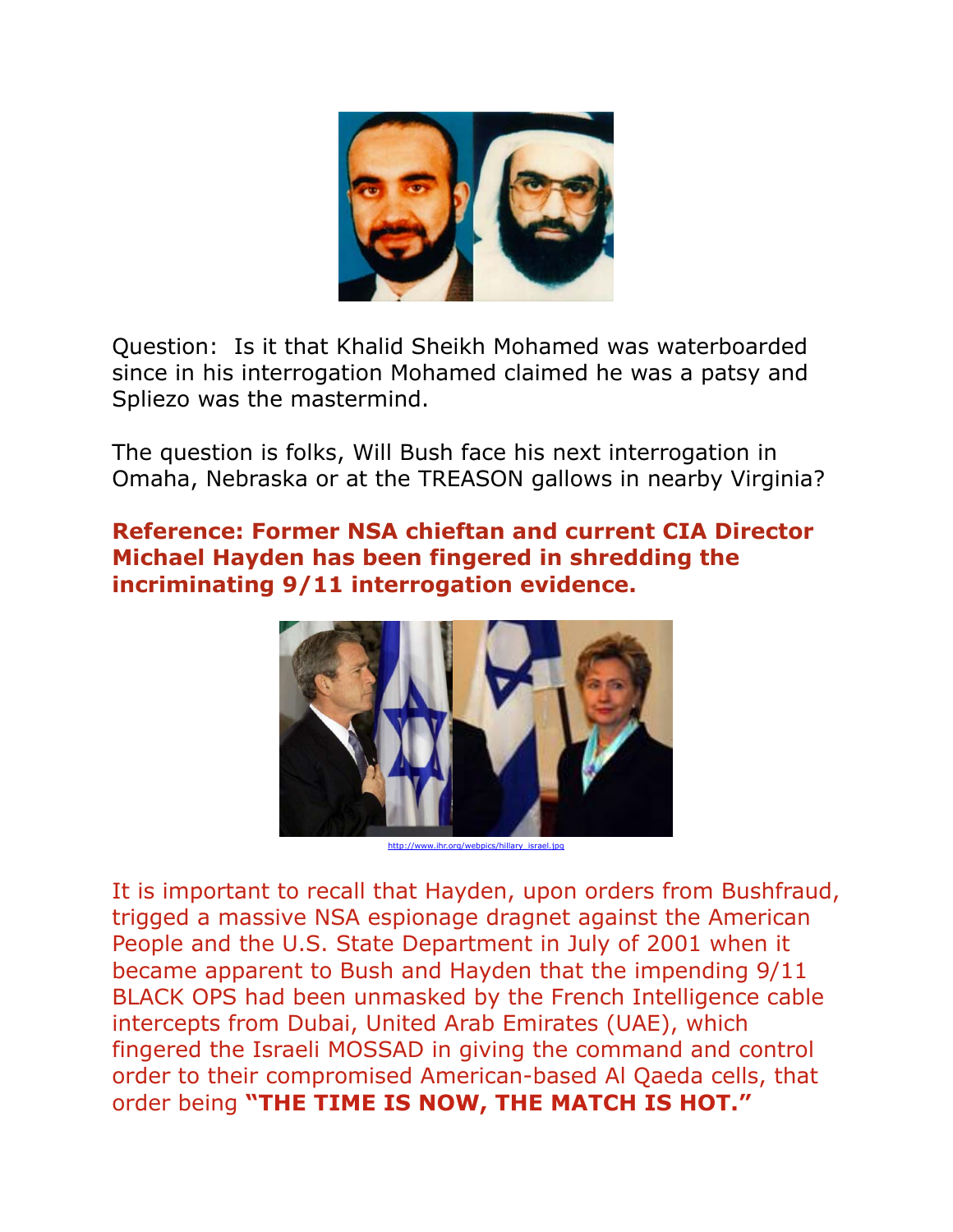

# **America's 200 year Ally, her sister nation France**

# **French Sons of the American Revolution celebrate**

**Yorktown Day**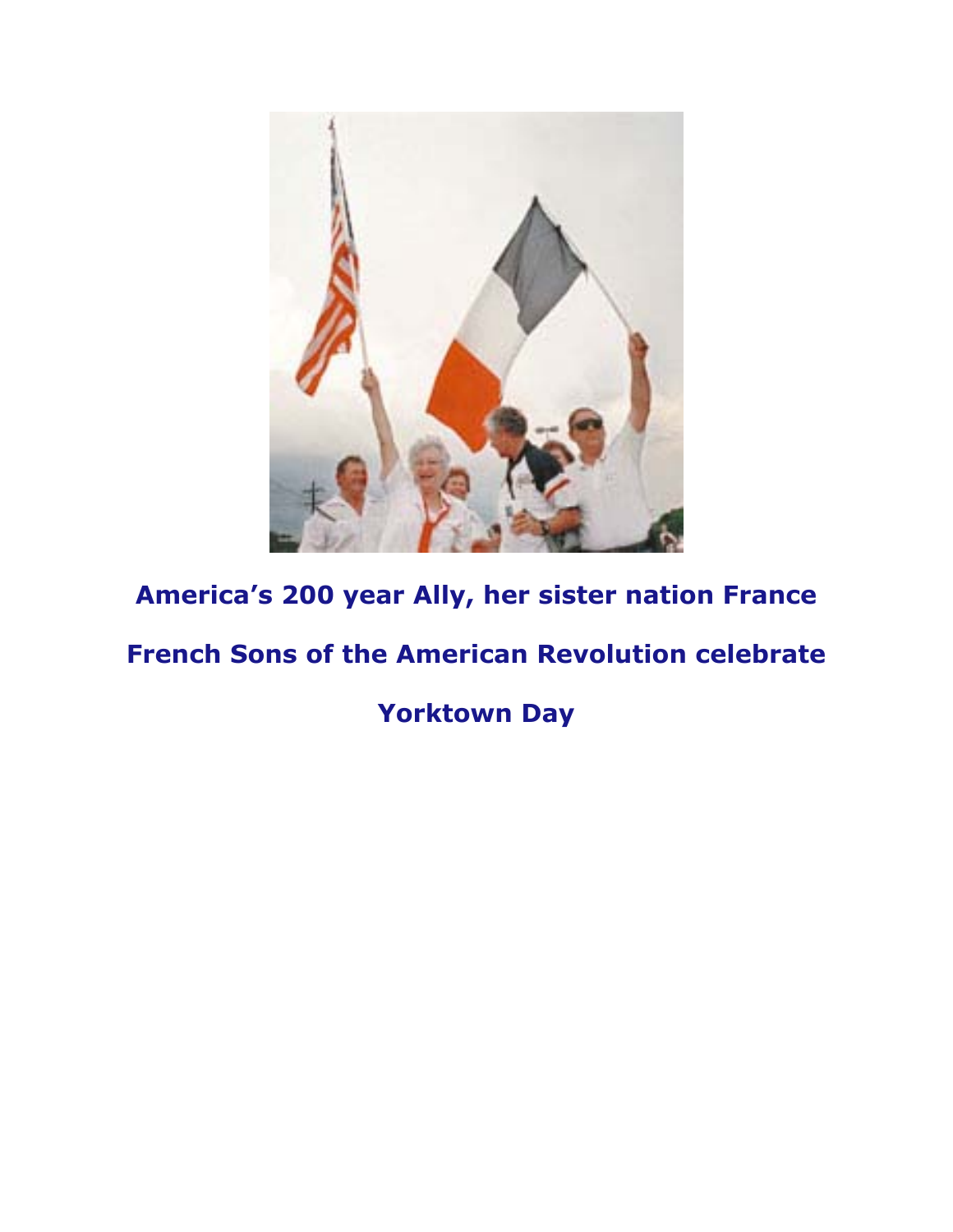

**HIGH TREASON TRAITORS BUSHFRAUD AND HILLARY CLINTON** 

[http://www.newsfollowup.com/id/images\\_23/hillary\\_clinton\\_george\\_bush\\_no\\_difference.jpg](http://www.newsfollowup.com/id/images_23/hillary_clinton_george_bush_no_difference.jpg)

## **How dare you, you conspiratorial tyrants and kings and notable queens!**

It is clear now that White House occupunk and *CLOSET*  homosexual Bushfraud faces **TREASON** charges of the highest order from his own U.S. Military.

P.S. In the spirit of the season we wish Bush-Clinton media whores Chrissy Pooh Matthews and Joe "TRUE COLORS" Klein happy holidays. Now lets expose them again for the whores that they really are.

Yesterday on MSNBC's Morning Joe, Chrissy Pooh reached another new low. He actually blamed duly elected President Albert Gore Jr. for allowing Bush to steal the election in the year 2000 because, according to Matthews, Gore ran a bad campaign.

Given the controlled media opposition to Albert Gore in the year 2000 presidential election it is a miracle that Gore actually won the election by over 500,000 votes.

Little Chrissy Pooh continues to ignore the evidence of the Choicepoint software coup d'etat in the State of Florida in the year 2000.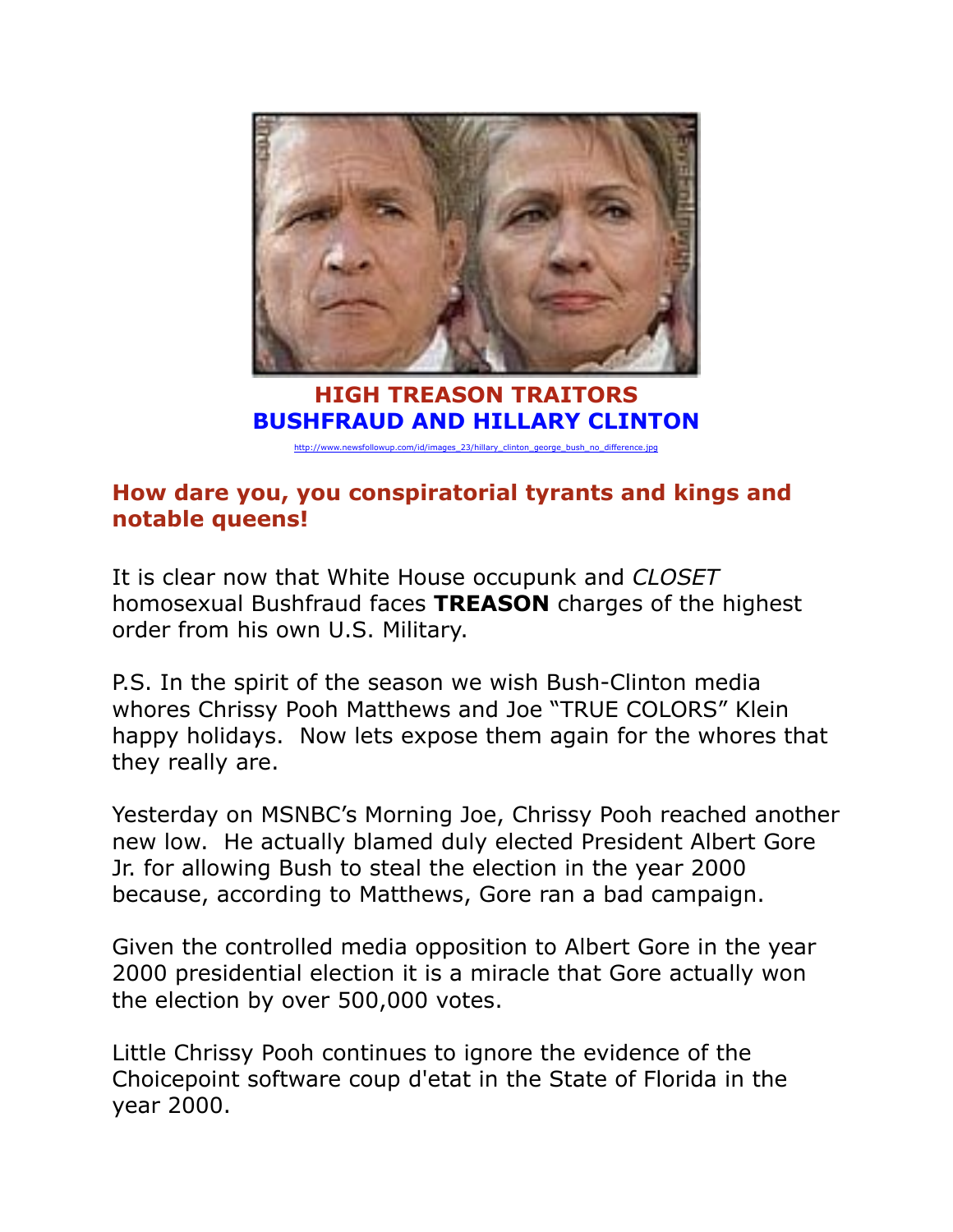Reference: Choicepoint kept over 50,000 African-Americans from voting in Florida in the year 2000 election after their registration was cancelled and then blamed on electronic interference.

Remember, when it comes to Chrissy Pooh Matthews he remains unelectable Hillary's little bitch.

Let us not forget that Chrissy Pooh actually bragged about voting for Bushfraud in the year 2000 presidential election.

Matthews needs to be to duct taped and handcuffed as a coconspirator in the Bush-Clinton Crime Syndicate's controlled media dis-info propaganda.

Now lets deal with **"TRUE COLORS"** Joe Klein.

**"TRUE COLORS**" Klein, who once waged a personal attack on duly elected President Albert Gore Jr. for defending the Constitution of the United States of America, in which Klein claimed Gore was too vocal in his speech defending our inalienable rights, has also now reached a new low.

Klein, also a little bitch for unelectable Hillary, actually defended Bushfraud yesterday on MSNBC's Morning Joe, in which Klein absolved Bush for lying about Iran's alleged nuclear program, which now doesn't exist.

Klein, a Khazarian Jew, and an anti-Gentile bigot, has helped cover up the Bush-Clinton **"TRUE COLORS"** assassination of JFK Jr. and is actually a paid asset of the Israeli MOSSAD. Again, it is time to duct tape and handcuff Klein.

So-called journalists like Matthews and Klein are puppets and whores who receive insider financial information in return for their Bush-Clinton Crime Syndicate propaganda coverage.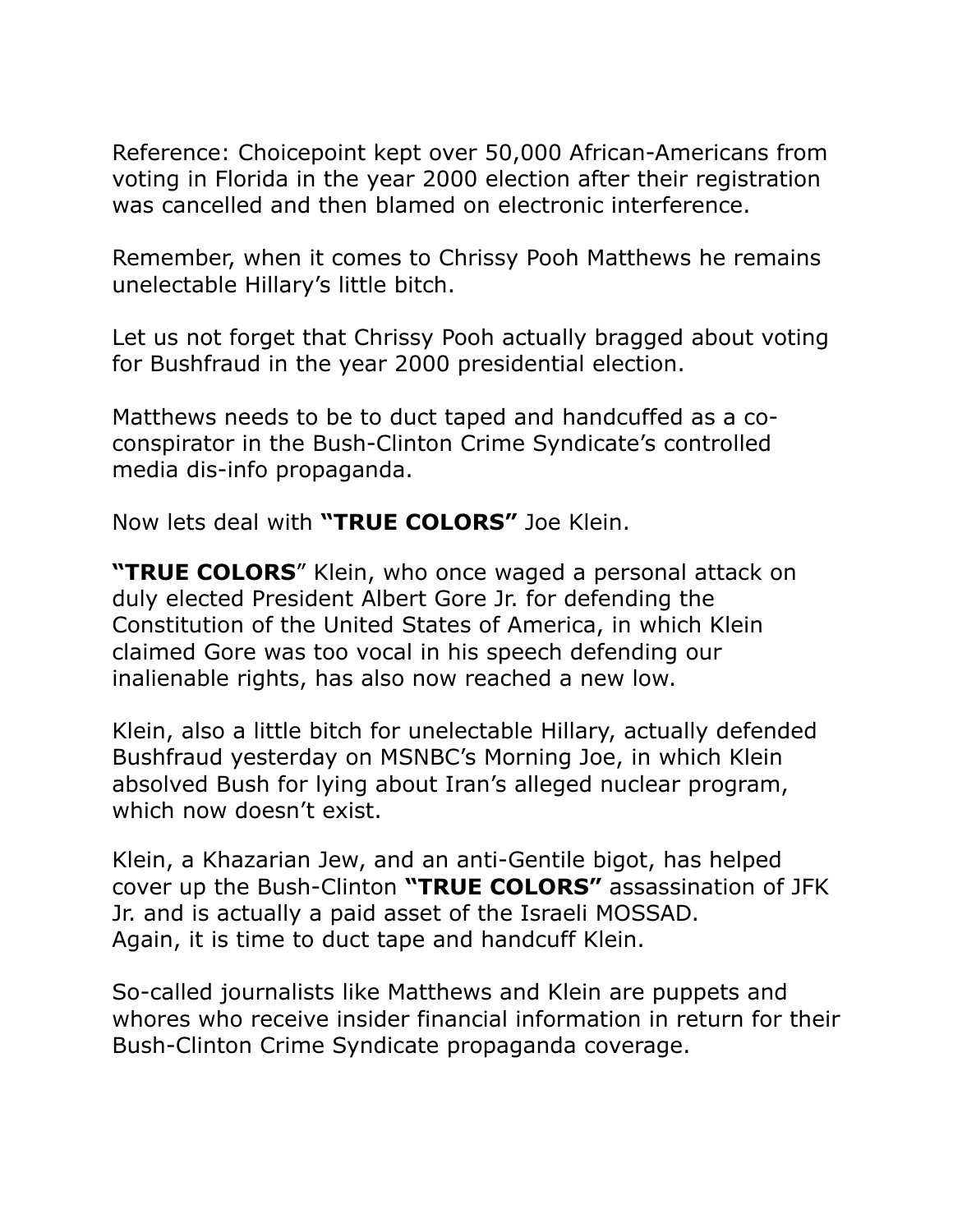P.P.S. Is serial rapist Bill Clinton sabotaging his own wife's campaign for president?

http://biglizards.net/Graphics/ForegroundPix/BillClintonPouty.jpg Clinton may be concerned that four or five more rape victims may come forward accusing the former President of sodomy and rape. Final note: Do not believe any FOX News polls. They are controlled directly by the Bush-Clinton Crime Family for the purpose of fooling the American People.

# **LATE BREAKING NEWS**

Ignore the current Newsweek Democratic primary poll that shows Obama at 35, Hillary at 29 and Edwards at 18.

We can now report that the polls should show Obama at 35, Edwards at 29 and Hillary in last place at 18.

It was assistant editor and chief, and Kharzarian Jew Jonathan Alter that flipped the numbers on Edwards and unelectable Hillary.

Newsweek continues to try to fix the 2008 election by having the Democratic Party stuck with either *unelectable* Obama or *unelectable* Hillary.

**We can now we can also report to you this morning more late breaking information on the CIA destruction of 9/11 related videotapes and transcripts.** 

**Jose Padilla, i.e. John Doe #2, who was linked not only to 9/11 but the Oklahoma City bombing, has had his entire interrogation file, including cross-examination by his attorney, destroyed and shredded by the Bush Administration, with current CIA Director Michael Hayden giving the orders to shred the TREASON evidence and accordingly obstruct justice.**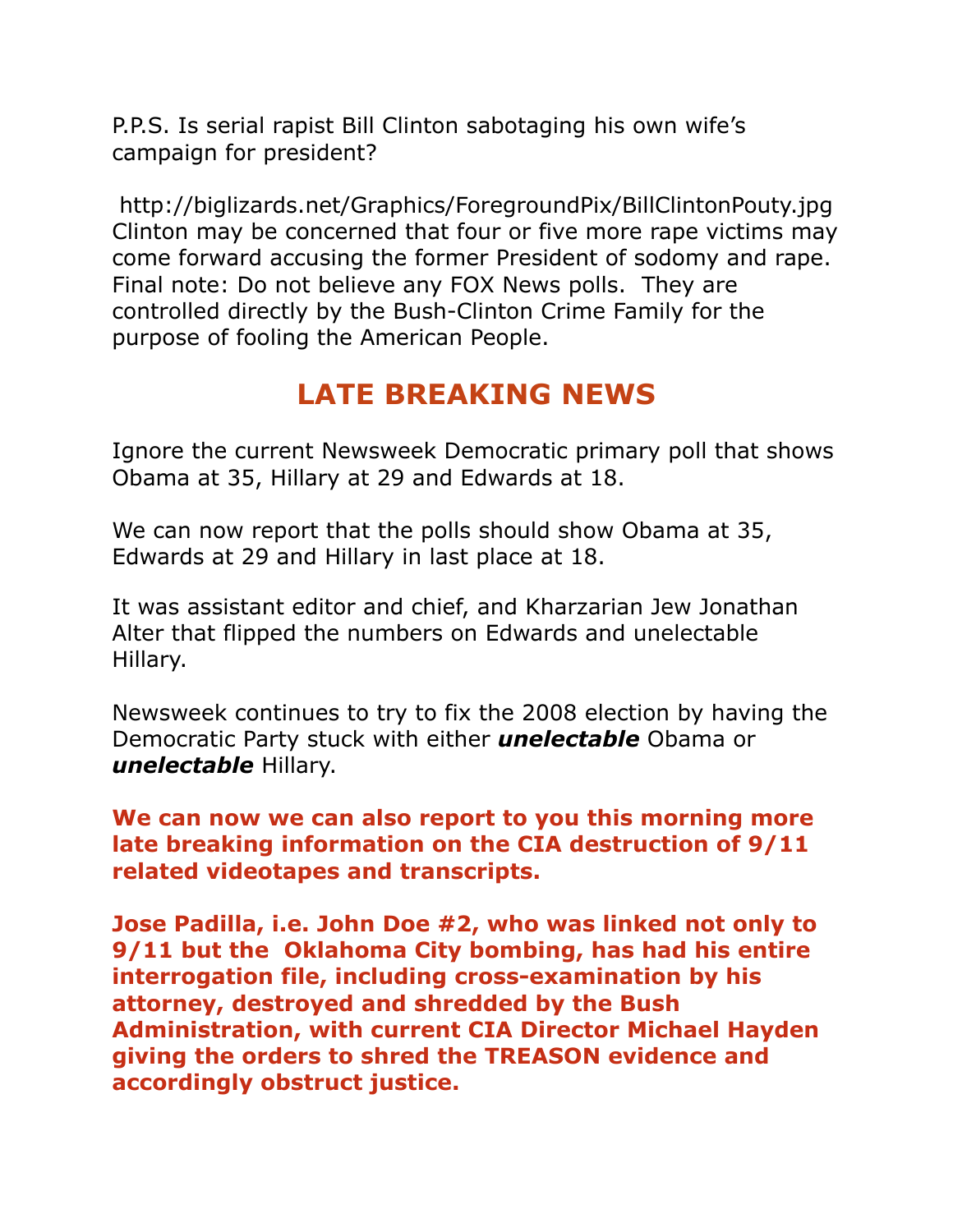**What makes this a federal crime folks is that a New York Grand Jury and Special Counsel Patrick Fitzgerald, who are still investigating aspects of criminal wrongdoing tied to 9/11, had issued subpoenas to the CIA in respect to revealing these videotapes and transcripts.**



**HIGH TREASON MICHAEL HAYDEN** <http://www.talkleft.com/hayden.jpg>

**How dare you, you conspiratorial tyrants and kings and notable queens!** 

**Reference: The nickname for current CIA Director and former NSA chieftan Michael Hayden is "the kiss of death."** 

**Maybe it is time that someone throws Michael Hayden a Jacobinian kiss since he is a DIRECT THREAT AND ENEMY OF THE AMERICAN REPUBLIC AND AMERICAN REVOLUTION IN THE 21ST CENTURY.**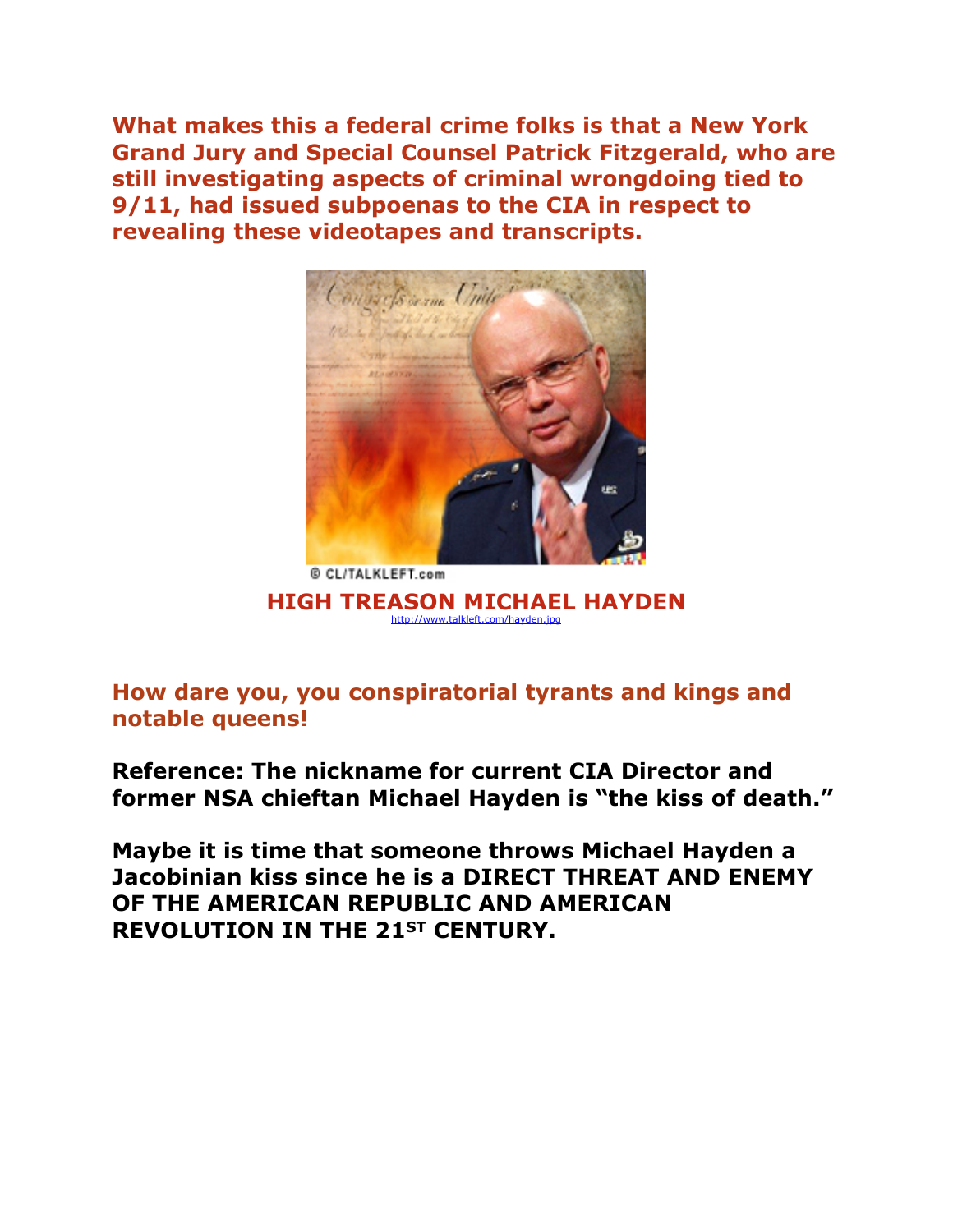

http://911research.wtc7.net/non911/oklahoma/docs/britannica.jp

Item: Remember folks, Jose Padilla, i.e. John Doe #2 is directly tied to the Oklahoma City bombing and linked to the MOSSAD-Al Qaeda Hamburg, Germany cell.

Padilla's handler was named Becker.

And, of course, Khalid Shiek Mohammed knew Jose Padilla, and Becker knew rogue U.S. government 9/11 conspirator and TRAITOR Spliezo.

This connects the dots folks to **PROJECT BOJINKA** in the Philippines and helps us all cross over the bridge between Oklahoma City and 9/11.

In the wake of uncovering the Operation Bojinka plot, Philippine authorities find a letter on a computer disc written by the plotters of the failed 1993 WTC bombing. This letter apparently was never sent, but its contents will be revealed in 1998 congressional testimony. *[[US](http://www.fas.org/irp/congress/1998_hr/s980224c.htm)  [Congress, 2/24/1998](http://www.fas.org/irp/congress/1998_hr/s980224c.htm)]*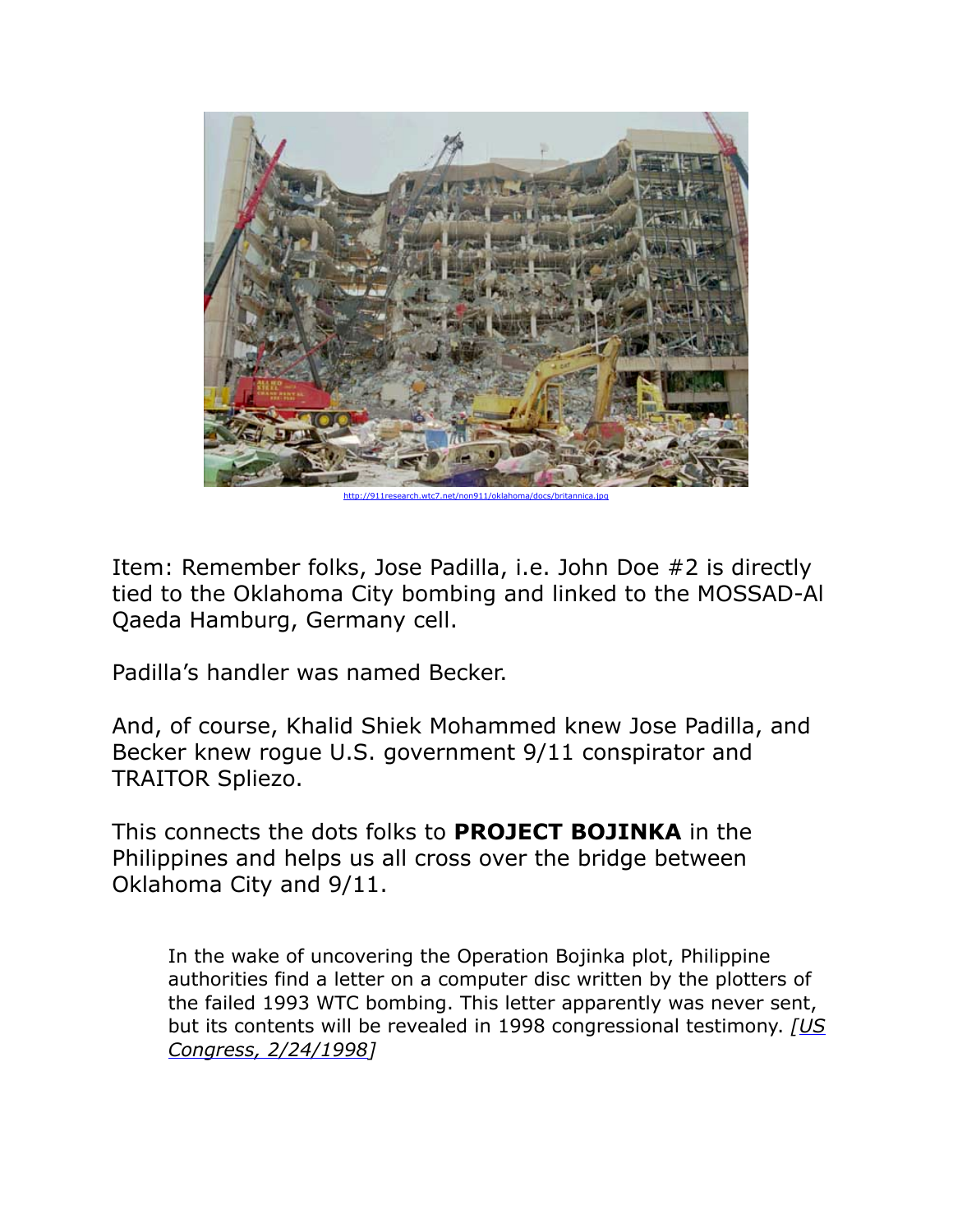**PROJECT BOJINKA** was a secret U.S. government BLACK OPS project in the Philippines that scripted both the Oklahoma City bombing and 9/11.

So all of this evidence of videotapes and transcripts, which connected the 9/11 and Oklahoma City dots, was shredded and destroyed by treasonous Nazi CIA Director and TRAITOR Michael Hayden.

It is important to note that the Oklahoma City BLACK OPS bombing rehabilitated serial rapist Bill Clinton after his wife, then First Lady Hillary, helped blow out the Democratic Congressional majority in 1994.

The same as the **9/11 BLACK OPS** helped give the UN-elected Bushfraud legitimacy after the THEFT OF THE YEAR 2000 PRESIDENTIAL ELECTION FROM THE AMERICAN PEOPLE, i.e. the year 2000 coup d'etat.

It was Adolf Hitler that used the 1930s Reichstag fire in Germany as his own BLACK OPS to consolidate power in Nazi Germany after he took office from Field Marshal Hidenburg without the consent of the German people and proceeded to trample and destroy their constitutional rights.